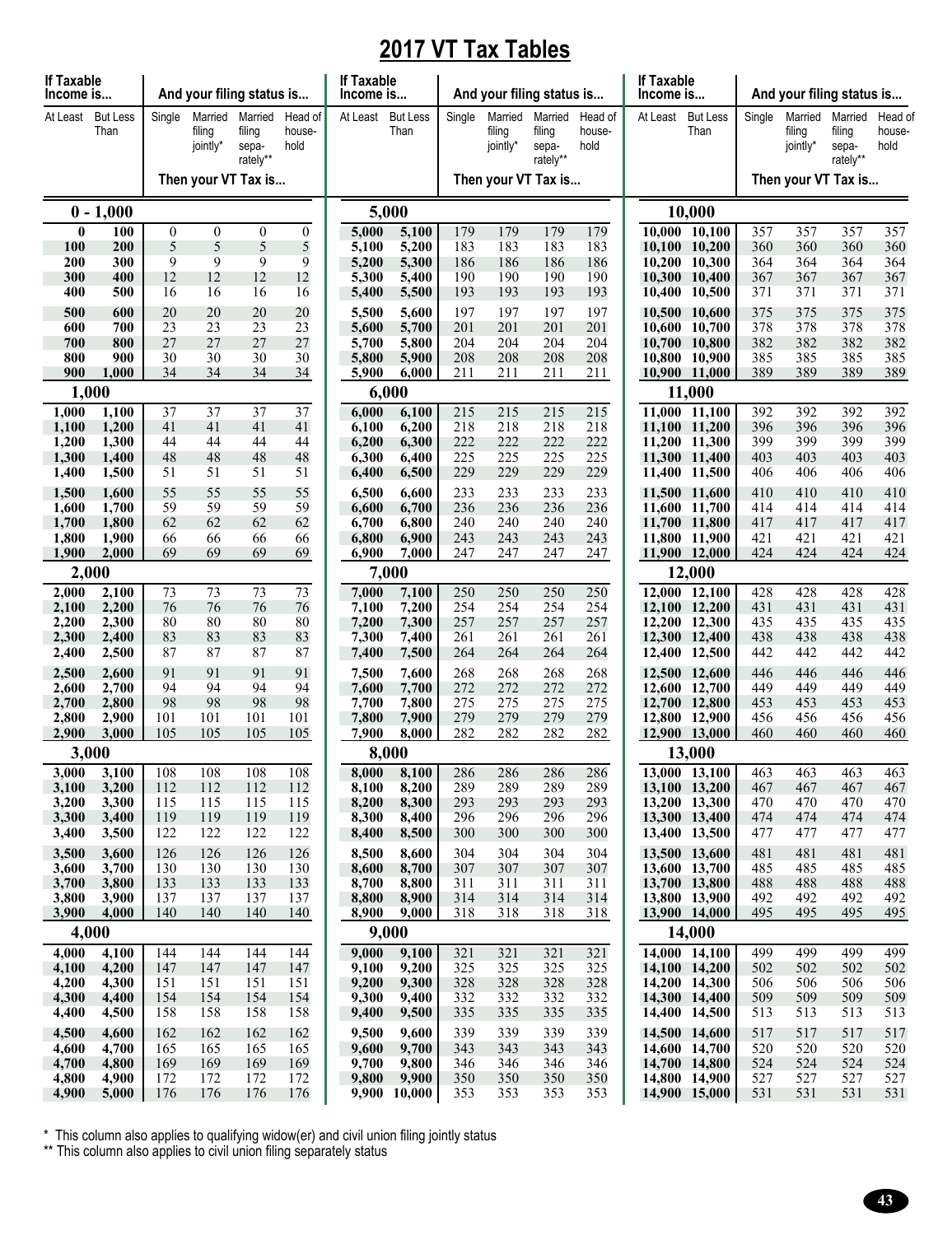| If Taxable<br>Income is                             |                         |            |                               | And your filing status is              |                           | If Taxable<br>Income is |                                |            |                               | And your filing status is              |                           | If Taxable<br>Income is |                                |              |                               | And your filing status is<br>Married<br>filing<br>sepa-<br>rately**<br>Then your Vermont Tax is<br>889<br>893 |                           |  |  |  |  |
|-----------------------------------------------------|-------------------------|------------|-------------------------------|----------------------------------------|---------------------------|-------------------------|--------------------------------|------------|-------------------------------|----------------------------------------|---------------------------|-------------------------|--------------------------------|--------------|-------------------------------|---------------------------------------------------------------------------------------------------------------|---------------------------|--|--|--|--|
| At Least                                            | <b>But Less</b><br>Than | Single     | Married<br>filing<br>jointly* | Married<br>filing<br>sepa-<br>rately** | Head of<br>house-<br>hold | At Least                | <b>But Less</b><br>Than        | Single     | Married<br>filing<br>jointly* | Married<br>filing<br>sepa-<br>rately** | Head of<br>house-<br>hold | At Least                | <b>But Less</b><br>Than        | Single       | Married<br>filing<br>jointly* |                                                                                                               | Head of<br>house-<br>hold |  |  |  |  |
|                                                     |                         |            |                               | Then your Vermont Tax is               |                           |                         | Then your Vermont Tax is       |            |                               |                                        |                           |                         |                                |              |                               |                                                                                                               |                           |  |  |  |  |
|                                                     | 15,000                  |            |                               |                                        |                           |                         | 20,000                         |            |                               |                                        |                           | 25,000                  |                                |              |                               |                                                                                                               |                           |  |  |  |  |
| $\overline{15,000}$ 15,100                          |                         | 534        | 534                           | 534                                    | 534                       |                         | 20,000 20,100                  | 712        | 712                           | 712                                    | 712                       |                         | 25,000 25,100                  | 889          | 889                           |                                                                                                               | 889                       |  |  |  |  |
| 15,100 15,200<br>15,200 15,300                      |                         | 538<br>541 | 538<br>541                    | 538<br>541                             | 538<br>541                |                         | 20,100 20,200<br>20,200 20,300 | 715<br>719 | 715<br>719                    | 715<br>719                             | 715<br>719                |                         | 25,100 25,200<br>25,200 25,300 | 893<br>896   | 893<br>896                    | 896                                                                                                           | 893<br>896                |  |  |  |  |
| 15,300 15,400                                       |                         | 545        | 545                           | 545                                    | 545                       |                         | 20,300 20,400                  | 722        | 722                           | 722                                    | 722                       |                         | 25,300 25,400                  | 900          | 900                           | 900                                                                                                           | 900                       |  |  |  |  |
| 15,400 15,500                                       |                         | 548        | 548                           | 548                                    | 548                       |                         | 20,400 20,500                  | 726        | 726                           | 726                                    | 726                       |                         | 25,400 25,500                  | 903          | 903                           | 903                                                                                                           | 903                       |  |  |  |  |
| 15,500 15,600<br>15,600 15,700                      |                         | 552<br>556 | 552<br>556                    | 552<br>556                             | 552<br>556                |                         | 20,500 20,600<br>20,600 20,700 | 730<br>733 | 730<br>733                    | 730<br>733                             | 730<br>733                |                         | 25,500 25,600<br>25,600 25,700 | 907<br>911   | 907<br>911                    | 907<br>911                                                                                                    | 907<br>911                |  |  |  |  |
| 15,700 15,800                                       |                         | 559        | 559                           | 559                                    | 559                       |                         | 20,700 20,800                  | 737        | 737                           | 737                                    | 737                       |                         | 25,700 25,800                  | 914          | 914                           | 914                                                                                                           | 914                       |  |  |  |  |
| 15,800 15,900<br>15,900 16,000                      |                         | 563<br>566 | 563<br>566                    | 563<br>566                             | 563<br>566                |                         | 20,800 20,900<br>20,900 21,000 | 740<br>744 | 740<br>744                    | 740<br>744                             | 740<br>744                |                         | 25,800 25,900<br>25,900 26,000 | 918<br>921   | 918<br>921                    | 918<br>921                                                                                                    | 918<br>921                |  |  |  |  |
|                                                     | 16,000                  |            |                               |                                        |                           |                         | 21,000                         |            |                               |                                        |                           | 26,000                  |                                |              |                               |                                                                                                               |                           |  |  |  |  |
| 16,000 16,100                                       |                         | 570        | 570                           | 570                                    | 570                       |                         | 21,000 21,100                  | 747        | 747                           | 747                                    | 747                       |                         | $26,000$ 26,100                | 925          | 925                           | 925                                                                                                           | 925                       |  |  |  |  |
| 16,100 16,200<br>16.200 16.300                      |                         | 573<br>577 | 573<br>577                    | 573<br>577                             | 573<br>577                |                         | 21,100 21,200<br>21,200 21,300 | 751<br>754 | 751<br>754                    | 751<br>754                             | 751<br>754                |                         | 26,100 26,200<br>26,200 26,300 | 928<br>932   | 928<br>932                    | 928<br>932                                                                                                    | 928<br>932                |  |  |  |  |
| 16,300 16,400                                       |                         | 580        | 580                           | 580                                    | 580                       |                         | 21,300 21,400                  | 758        | 758                           | 758                                    | 758                       |                         | 26,300 26,400                  | 935          | 935                           | 935                                                                                                           | 935                       |  |  |  |  |
| 16,400                                              | 16,500                  | 584        | 584                           | 584                                    | 584                       |                         | 21,400 21,500                  | 761        | 761                           | 761                                    | 761                       | 26,400                  | 26,500                         | 939          | 939                           | 939                                                                                                           | 939                       |  |  |  |  |
| 16,500 16,600<br>16,600 16,700                      |                         | 588<br>591 | 588<br>591                    | 588<br>591                             | 588<br>591                |                         | 21,500 21,600<br>21,600 21,700 | 765<br>769 | 765<br>769                    | 765<br>769                             | 765<br>769                |                         | 26,500 26,600<br>26,600 26,700 | 943<br>946   | 943<br>946                    | 943<br>946                                                                                                    | 943<br>946                |  |  |  |  |
| 16,700 16,800                                       |                         | 595        | 595                           | 595                                    | 595                       |                         | 21,700 21,800                  | 772        | 772                           | 772                                    | 772                       |                         | 26,700 26,800                  | 950          | 950                           | 950                                                                                                           | 950                       |  |  |  |  |
| 16,800 16,900                                       |                         | 598        | 598                           | 598                                    | 598                       |                         | 21,800 21,900                  | 776<br>779 | 776<br>779                    | 776                                    | 776                       |                         | 26,800 26,900                  | 953<br>957   | 953<br>957                    | 953                                                                                                           | 953                       |  |  |  |  |
| 16,900 17,000<br>602<br>602<br>602<br>602<br>17,000 |                         |            |                               |                                        |                           |                         | 21,900 22,000<br>22,000        |            |                               | 779                                    | 779                       |                         | 26,900 27,000<br>27,000        |              |                               | 957                                                                                                           | 957                       |  |  |  |  |
| 17,000 17,100                                       |                         | 605        | 605                           | 605                                    | 605                       |                         | 22,000 22,100                  | 783        | 783                           | 783                                    | 783                       |                         | 27,000 27,100                  | 960          | 960                           | 960                                                                                                           | 960                       |  |  |  |  |
| 17,100 17,200                                       |                         | 609        | 609                           | 609                                    | 609                       |                         | 22,100 22,200                  | 786        | 786                           | 786                                    | 786                       |                         | 27,100 27,200                  | 964          | 964                           | 964                                                                                                           | 964                       |  |  |  |  |
| 17,200 17,300<br>17,300 17,400                      |                         | 612<br>616 | 612<br>616                    | 612<br>616                             | 612<br>616                |                         | 22,200 22,300<br>22,300 22,400 | 790<br>793 | 790<br>793                    | 790<br>793                             | 790<br>793                |                         | 27,200 27,300<br>27,300 27,400 | 967<br>971   | 967<br>971                    | 967<br>971                                                                                                    | 967<br>971                |  |  |  |  |
| 17,400 17,500                                       |                         | 619        | 619                           | 619                                    | 619                       |                         | 22,400 22,500                  | 797        | 797                           | 797                                    | 797                       |                         | 27,400 27,500                  | 974          | 974                           | 974                                                                                                           | 974                       |  |  |  |  |
| 17,500 17,600                                       |                         | 623        | 623                           | 623                                    | 623                       |                         | 22,500 22,600                  | 801        | 801                           | 801                                    | 801                       |                         | 27,500 27,600                  | 978          | 978                           | 978                                                                                                           | 978                       |  |  |  |  |
| 17,600 17,700<br>17,700 17,800                      |                         | 627<br>630 | 627<br>630                    | 627<br>630                             | 627<br>630                |                         | 22,600 22,700<br>22,700 22,800 | 804<br>808 | 804<br>808                    | 804<br>808                             | 804<br>808                |                         | 27,600 27,700<br>27,700 27,800 | 982<br>985   | 982<br>985                    | 982<br>985                                                                                                    | 982<br>985                |  |  |  |  |
| 17,800 17,900                                       |                         | 634        | 634                           | 634                                    | 634                       |                         | 22,800 22,900                  | 811        | 811                           | 811                                    | 811                       |                         | 27,800 27,900                  | 989          | 989                           | 989                                                                                                           | 989                       |  |  |  |  |
| 17,900 18,000                                       |                         | 637        | 637                           | 637                                    | 637                       |                         | 22,900 23,000                  | 815        | 815                           | 815                                    | 815                       |                         | 27,900 28,000                  | 992          | 992                           | 992                                                                                                           | 992                       |  |  |  |  |
| 18.000 18.100                                       | 18,000                  | 641        | 641                           | 641                                    | 641                       |                         | 23,000<br>23,000 23,100        | 818        | 818                           | 818                                    | 818                       |                         | 28,000<br>28,000 28,100        | 996          | 996                           | 996                                                                                                           | 996                       |  |  |  |  |
| 18,100 18,200                                       |                         | 644        | 644                           | 644                                    | 644                       |                         | 23,100 23,200                  | 822        | 822                           | 822                                    | 822                       |                         | 28,100 28,200                  | 999          | 999                           | 999                                                                                                           | 999                       |  |  |  |  |
| 18,200 18,300                                       |                         | 648        | 648                           | 648                                    | 648                       |                         | 23,200 23,300                  | 825        | 825                           | 825                                    | 825                       |                         | 28,200 28,300                  | 1003         | 1003                          | 1003                                                                                                          | 1003                      |  |  |  |  |
| 18,300 18,400<br>18,400 18,500                      |                         | 651<br>655 | 651<br>655                    | 651<br>655                             | 651<br>655                |                         | 23,300 23,400<br>23,400 23,500 | 829<br>832 | 829<br>832                    | 829<br>832                             | 829<br>832                |                         | 28,300 28,400<br>28,400 28,500 | 1006<br>1010 | 1006<br>1010                  | 1006<br>1010                                                                                                  | 1006<br>1010              |  |  |  |  |
| 18,500 18,600                                       |                         | 659        | 659                           | 659                                    | 659                       |                         | 23,500 23,600                  | 836        | 836                           | 836                                    | 836                       |                         | 28,500 28,600                  | 1014         | 1014                          | 1014                                                                                                          | 1014                      |  |  |  |  |
| 18,600 18,700                                       |                         | 662        | 662                           | 662                                    | 662                       |                         | 23,600 23,700                  | 840        | 840                           | 840                                    | 840                       |                         | 28,600 28,700                  | 1017         | 1017                          | 1017                                                                                                          | 1017                      |  |  |  |  |
| 18,700 18,800<br>18,800 18,900                      |                         | 666<br>669 | 666<br>669                    | 666<br>669                             | 666<br>669                |                         | 23,700 23,800<br>23,800 23,900 | 843<br>847 | 843<br>847                    | 843<br>847                             | 843<br>847                |                         | 28,700 28,800<br>28,800 28,900 | 1021<br>1024 | 1021<br>1024                  | 1021<br>1024                                                                                                  | 1021<br>1024              |  |  |  |  |
| 18,900 19,000                                       |                         | 673        | 673                           | 673                                    | 673                       |                         | 23,900 24,000                  | 850        | 850                           | 850                                    | 850                       |                         | 28,900 29,000                  | 1028         | 1028                          | 1028                                                                                                          | 1028                      |  |  |  |  |
|                                                     | 19,000                  |            |                               |                                        |                           |                         | 24,000                         |            |                               |                                        |                           |                         | 29,000                         |              |                               |                                                                                                               |                           |  |  |  |  |
| 19,000 19,100<br>19,100 19,200                      |                         | 676<br>680 | 676<br>680                    | 676<br>680                             | 676<br>680                |                         | 24,000 24,100<br>24,100 24,200 | 854<br>857 | 854<br>857                    | 854<br>857                             | 854<br>857                |                         | 29,000 29,100<br>29,100 29,200 | 1031<br>1035 | 1031<br>1035                  | 1031<br>1035                                                                                                  | 1031<br>1035              |  |  |  |  |
| 19,200 19,300                                       |                         | 683        | 683                           | 683                                    | 683                       |                         | 24,200 24,300                  | 861        | 861                           | 861                                    | 861                       |                         | 29,200 29,300                  | 1038         | 1038                          | 1038                                                                                                          | 1038                      |  |  |  |  |
| 19,300 19,400                                       |                         | 687        | 687                           | 687                                    | 687                       |                         | 24,300 24,400                  | 864        | 864                           | 864                                    | 864                       |                         | 29,300 29,400                  | 1042         | 1042                          | 1042                                                                                                          | 1042                      |  |  |  |  |
| 19,400 19,500                                       |                         | 690        | 690                           | 690                                    | 690                       |                         | 24,400 24,500                  | 868        | 868                           | 868                                    | 868                       |                         | 29,400 29,500                  | 1045         | 1045                          | 1045                                                                                                          | 1045                      |  |  |  |  |
| 19,500 19,600<br>19,600 19,700                      |                         | 694<br>698 | 694<br>698                    | 694<br>698                             | 694<br>698                |                         | 24,500 24,600<br>24,600 24,700 | 872<br>875 | 872<br>875                    | 872<br>875                             | 872<br>875                |                         | 29,500 29,600<br>29,600 29,700 | 1049<br>1053 | 1049<br>1053                  | 1049<br>1053                                                                                                  | 1049<br>1053              |  |  |  |  |
| 19,700 19,800                                       |                         | 701        | 701                           | 701                                    | 701                       |                         | 24,700 24,800                  | 879        | 879                           | 879                                    | 879                       |                         | 29,700 29,800                  | 1056         | 1056                          | 1056                                                                                                          | 1056                      |  |  |  |  |
| 19,800 19,900<br>19,900 20,000                      |                         | 705<br>708 | 705<br>708                    | 705<br>708                             | 705<br>708                |                         | 24,800 24,900<br>24,900 25,000 | 882<br>886 | 882<br>886                    | 882<br>886                             | 882<br>886                |                         | 29,800 29,900<br>29,900 30,000 | 1060<br>1063 | 1060<br>1063                  | 1060<br>1063                                                                                                  | 1060<br>1063              |  |  |  |  |
|                                                     |                         |            |                               |                                        |                           |                         |                                |            |                               |                                        |                           |                         |                                |              |                               |                                                                                                               |                           |  |  |  |  |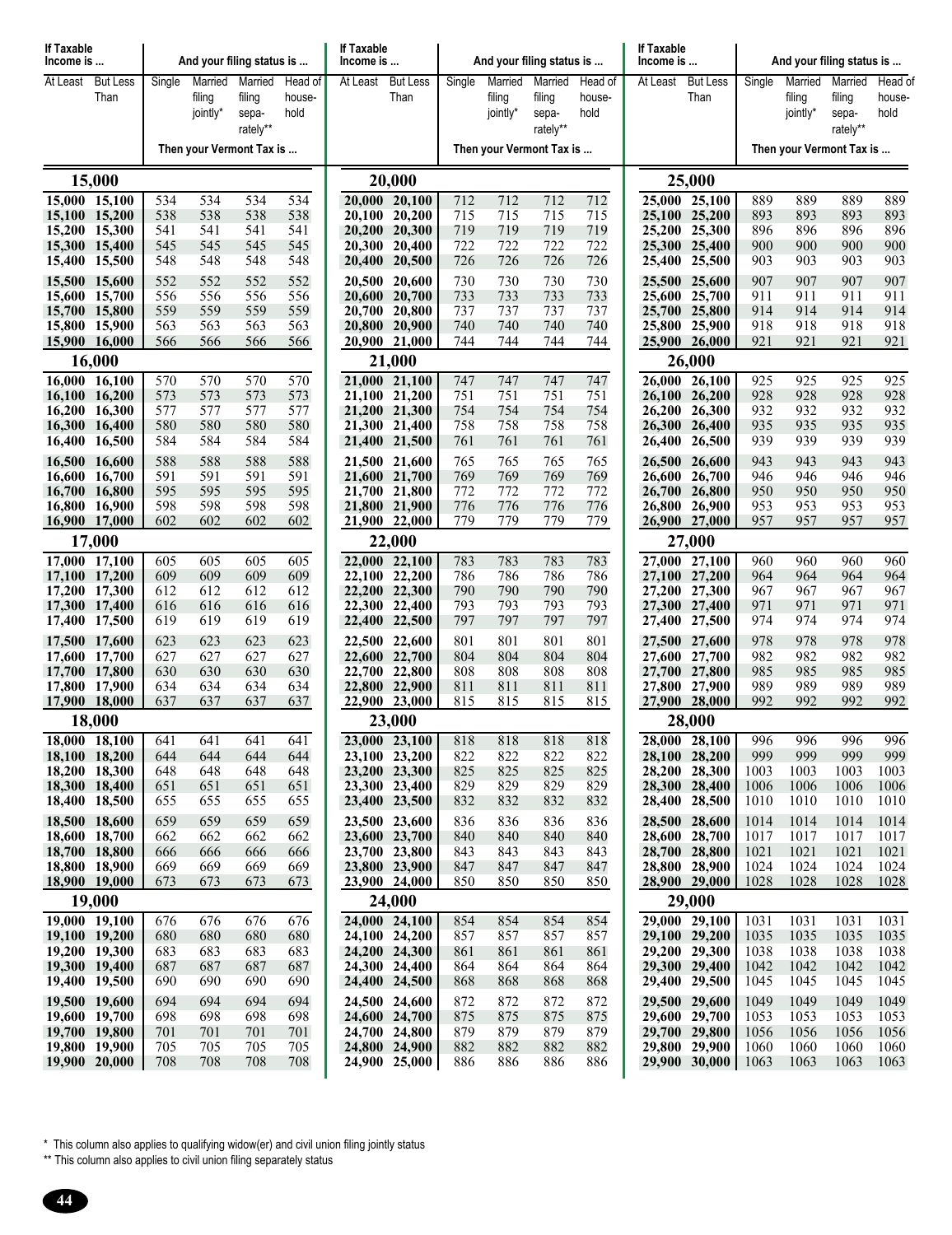| If Taxable<br>Income is        |                                |              | And your filing status is |                 |                | <b>If Taxable</b><br>Income is                          |                                |              | And your filing status is |                 |                | If Taxable<br>Income is                                    |                                |              | And your filing status is |                 |                |  |
|--------------------------------|--------------------------------|--------------|---------------------------|-----------------|----------------|---------------------------------------------------------|--------------------------------|--------------|---------------------------|-----------------|----------------|------------------------------------------------------------|--------------------------------|--------------|---------------------------|-----------------|----------------|--|
| At Least                       | <b>But Less</b>                | Single       | Married                   | Married         | Head of        | At Least                                                | <b>But Less</b>                | Single       | Married                   | Married         | Head of        | At Least                                                   | <b>But Less</b>                | Single       | Married                   | Married         | Head of        |  |
|                                | Than                           |              | filing<br>jointly*        | filing<br>sepa- | house-<br>hold |                                                         | Than                           |              | filing<br>jointly*        | filing<br>sepa- | house-<br>hold |                                                            | Than                           |              | filing<br>jointly*        | filing<br>sepa- | house-<br>hold |  |
|                                |                                |              |                           | rately**        |                |                                                         |                                |              |                           | rately**        |                |                                                            |                                |              |                           | rately**        |                |  |
| Then your Vermont Tax is       |                                |              |                           |                 |                |                                                         |                                |              | Then your Vermont Tax is  |                 |                | Then your Vermont Tax is                                   |                                |              |                           |                 |                |  |
|                                | 30,000                         |              |                           |                 |                |                                                         | 35,000                         |              |                           |                 |                | 40,000                                                     |                                |              |                           |                 |                |  |
| 30,000 30,100                  | 30,100 30,200                  | 1067<br>1070 | 1067<br>1070              | 1067<br>1070    | 1067<br>1070   |                                                         | 35,000 35,100<br>35,100 35,200 | 1244<br>1248 | 1244<br>1248              | 1355<br>1362    | 1244<br>1248   | 40.100                                                     | 40,000 40,100<br>40,200        | 1491<br>1498 | 1422<br>1425              | 1695<br>1702    | 1422<br>1425   |  |
| 30,200 30,300                  |                                | 1074         | 1074                      | 1074            | 1074           |                                                         | 35,200 35,300                  | 1251         | 1251                      | 1369            | 1251           | 40,200                                                     | 40,300                         | 1505         | 1429                      | 1709            | 1429           |  |
| 30,400 30,500                  | 30,300 30,400                  | 1077<br>1081 | 1077<br>1081              | 1077<br>1081    | 1077<br>1081   |                                                         | 35,300 35,400<br>35,400 35,500 | 1255<br>1258 | 1255<br>1258              | 1376<br>1382    | 1255<br>1258   | 40.300<br>40,400                                           | 40,400<br>40,500               | 1512<br>1518 | 1432<br>1436              | 1716<br>1722    | 1432<br>1436   |  |
| 30,500 30,600                  |                                | 1085         | 1085                      | 1085            | 1085           |                                                         | 35,500 35,600                  | 1262         | 1262                      | 1389            | 1262           | 40,500                                                     | 40,600                         | 1525         | 1440                      | 1729            | 1440           |  |
| 30,600 30,700                  |                                | 1088         | 1088                      | 1088            | 1088           |                                                         | 35,600 35,700                  | 1266         | 1266                      | 1396            | 1266           | 40,600                                                     | 40,700                         | 1532         | 1443                      | 1736            | 1443           |  |
| 30,700 30,800<br>30,800 30,900 |                                | 1092<br>1095 | 1092<br>1095              | 1092<br>1095    | 1092<br>1095   |                                                         | 35,700 35,800<br>35,800 35,900 | 1269<br>1273 | 1269<br>1273              | 1403<br>1410    | 1269<br>1273   | 40,700<br>40,800                                           | 40,800<br>40,900               | 1539<br>1546 | 1447<br>1450              | 1743<br>1750    | 1447<br>1450   |  |
| 30,900 31,000                  |                                | 1099         | 1099                      | 1099            | 1099           |                                                         | 35,900 36,000                  | 1276         | 1276                      | 1416            | 1276           | 40,900                                                     | 41,000                         | 1552         | 1454                      | 1756            | 1454           |  |
|                                | 31,000                         |              |                           |                 |                |                                                         | 36,000                         |              |                           |                 |                |                                                            | 41,000                         |              |                           |                 |                |  |
| 31,000 31,100<br>31,100 31,200 |                                | 1102<br>1106 | 1102<br>1106              | 1102<br>1106    | 1102<br>1106   |                                                         | 36,000 36,100<br>36,100 36,200 | 1280<br>1283 | 1280<br>1283              | 1423<br>1430    | 1280<br>1283   | 41.100                                                     | 41,000 41,100<br>41,200        | 1559<br>1566 | 1457<br>1461              | 1763<br>1770    | 1457<br>1461   |  |
| 31,200 31,300                  |                                | 1109         | 1109                      | 1109            | 1109           |                                                         | 36,200 36,300                  | 1287         | 1287                      | 1437            | 1287           |                                                            | 41,200 41,300                  | 1573         | 1464                      | 1777            | 1464           |  |
| 31,300 31,400<br>31,400 31,500 |                                | 1113<br>1116 | 1113<br>1116              | 1113<br>1116    | 1113<br>1116   |                                                         | 36,300 36,400<br>36,400 36,500 | 1290<br>1294 | 1290<br>1294              | 1444<br>1450    | 1290<br>1294   |                                                            | 41.300 41.400<br>41,400 41,500 | 1580<br>1586 | 1468<br>1471              | 1784<br>1790    | 1468<br>1471   |  |
| 31,500 31,600                  |                                | 1120         | 1120                      | 1120            | 1120           |                                                         | 36,500 36,600                  | 1298         | 1298                      | 1457            | 1298           |                                                            | 41,500 41,600                  | 1593         | 1475                      | 1797            | 1475           |  |
| 31,600 31,700<br>31,700 31,800 |                                | 1124<br>1127 | 1124<br>1127              | 1124<br>1131    | 1124<br>1127   |                                                         | 36,600 36,700<br>36,700 36,800 | 1301<br>1305 | 1301<br>1305              | 1464<br>1471    | 1301<br>1305   | 41,600                                                     | 41,700<br>41,700 41,800        | 1600<br>1607 | 1479<br>1482              | 1804<br>1811    | 1479<br>1482   |  |
| 31,800 31,900                  |                                | 1131         | 1131                      | 1138            | 1131           |                                                         | 36,800 36,900                  | 1308         | 1308                      | 1478            | 1308           |                                                            | 41,800 41,900                  | 1614         | 1486                      | 1818            | 1486           |  |
| 31,900 32,000                  |                                | 1134         | 1134                      | 1144            | 1134           |                                                         | 36,900 37,000                  | 1312         | 1312                      | 1484            | 1312           |                                                            | 41,900 42,000                  | 1620         | 1489                      | 1824            | 1489           |  |
| 32,000 32,100                  | 32,000                         | 1138         | 1138                      | 1151            | 1138           |                                                         | 37,000<br>37,000 37,100        | 1315         | 1315                      | 1491            | 1315           |                                                            | 42,000<br>42,000 42,100        | 1627         | 1493                      | 1831            | 1493           |  |
|                                | 32,100 32,200                  | 1141         | 1141                      | 1158            | 1141           |                                                         | 37,100 37,200                  | 1319         | 1319                      | 1498            | 1319           |                                                            | 42,100 42,200                  | 1634         | 1496                      | 1838            | 1496           |  |
|                                | 32,200 32,300<br>32,300 32,400 | 1145<br>1148 | 1145<br>1148              | 1165<br>1172    | 1145<br>1148   |                                                         | 37,200 37,300<br>37,300 37,400 | 1322<br>1326 | 1322<br>1326              | 1505<br>1512    | 1322<br>1326   |                                                            | 42,200 42,300<br>42,300 42,400 | 1641<br>1648 | 1500<br>1503              | 1845<br>1852    | 1500<br>1503   |  |
|                                | 32,400 32,500                  | 1152         | 1152                      | 1178            | 1152           |                                                         | 37,400 37,500                  | 1329         | 1329                      | 1518            | 1329           | 42,400                                                     | 42,500                         | 1654         | 1507                      | 1858            | 1507           |  |
| 32,500 32,600                  |                                | 1156         | 1156                      | 1185            | 1156           |                                                         | 37,500 37,600                  | 1333         | 1333                      | 1525            | 1333           | 42,500                                                     | 42,600                         | 1661         | 1511                      | 1865            | 1511           |  |
| 32,600 32,700<br>32,700 32,800 |                                | 1159<br>1163 | 1159<br>1163              | 1192<br>1199    | 1159<br>1163   |                                                         | 37,600 37,700<br>37,700 37,800 | 1337<br>1340 | 1337<br>1340              | 1532<br>1539    | 1337<br>1340   | 42,600                                                     | 42,700<br>42,700 42,800        | 1668<br>1675 | 1514<br>1518              | 1872<br>1879    | 1514<br>1518   |  |
| 32,800 32,900                  |                                | 1166         | 1166                      | 1206            | 1166           |                                                         | 37,800 37,900                  | 1344         | 1344                      | 1546            | 1344           | 42,800                                                     | 42,900                         | 1682         | 1521                      | 1886            | 1521           |  |
| 32,900 33,000                  | 33,000                         | 1170         | 1170                      | 1212            | 1170           | 37,900 38,000<br>1347<br>1347<br>1552<br>1347<br>38,000 |                                |              |                           |                 |                | 1525<br>1892<br>1525<br>42,900<br>43,000<br>1688<br>43,000 |                                |              |                           |                 |                |  |
|                                | 33,000 33,100                  | 1173         | 1173                      | 1219            | 1173           |                                                         | 38,000 38,100                  | 1355         | 1351                      | 1559            | 1351           | 43,000                                                     | 43,100                         | 1695         | 1528                      | 1899            | 1528           |  |
|                                | 33,100 33,200                  | 1177         | 1177                      | 1226            | 1177           |                                                         | 38,100 38,200                  | 1362         | 1354                      | 1566            | 1354           |                                                            | 43,100 43,200<br>43,200 43,300 | 1702         | 1532                      | 1906            | 1532           |  |
| 33,200 33,300<br>33,300 33,400 |                                | 1180<br>1184 | 1180<br>1184              | 1233<br>1240    | 1180<br>1184   |                                                         | 38,200 38,300<br>38,300 38,400 | 1369<br>1376 | 1358<br>1361              | 1573<br>1580    | 1358<br>1361   |                                                            | 43,300 43,400                  | 1709<br>1716 | 1535<br>1539              | 1913<br>1920    | 1535<br>1539   |  |
|                                | 33,400 33,500                  | 1187         | 1187                      | 1246            | 1187           |                                                         | 38,400 38,500                  | 1382         | 1365                      | 1586            | 1365           |                                                            | 43,400 43,500                  | 1722         | 1542                      | 1926            | 1542           |  |
| 33,500 33,600                  | 33,600 33,700                  | 1191<br>1195 | 1191<br>1195              | 1253<br>1260    | 1191<br>1195   |                                                         | 38,500 38,600<br>38,600 38,700 | 1389<br>1396 | 1369<br>1372              | 1593<br>1600    | 1369<br>1372   |                                                            | 43,500 43,600<br>43,600 43,700 | 1729<br>1736 | 1546<br>1550              | 1933<br>1940    | 1546<br>1550   |  |
| 33,700 33,800                  |                                | 1198         | 1198                      | 1267            | 1198           |                                                         | 38,700 38,800                  | 1403         | 1376                      | 1607            | 1376           |                                                            | 43,700 43,800                  | 1743         | 1553                      | 1947            | 1553           |  |
| 33,800 33,900                  |                                | 1202<br>1205 | 1202<br>1205              | 1274<br>1280    | 1202<br>1205   |                                                         | 38,800 38,900<br>38,900 39,000 | 1410<br>1416 | 1379<br>1383              | 1614<br>1620    | 1379<br>1383   |                                                            | 43,800 43,900<br>43,900 44,000 | 1750<br>1756 | 1557<br>1560              | 1954<br>1960    | 1557<br>1560   |  |
| 33,900 34,000<br>34,000        |                                |              |                           |                 |                |                                                         | 39,000                         |              |                           |                 |                |                                                            | 44,000                         |              |                           |                 |                |  |
| 34,000 34,100                  |                                | 1209         | 1209                      | 1287            | 1209           |                                                         | 39,000 39,100                  | 1423         | 1386                      | 1627            | 1386           |                                                            | 44,000 44,100                  | 1763         | 1564                      | 1967            | 1564           |  |
| 34,200 34,300                  | 34,100 34,200                  | 1212<br>1216 | 1212<br>1216              | 1294<br>1301    | 1212<br>1216   |                                                         | 39,100 39,200<br>39,200 39,300 | 1430<br>1437 | 1390<br>1393              | 1634<br>1641    | 1390<br>1393   |                                                            | 44,100 44,200<br>44,200 44,300 | 1770<br>1777 | 1567<br>1571              | 1974<br>1981    | 1567<br>1571   |  |
| 34,300 34,400                  |                                | 1219         | 1219                      | 1308            | 1219           |                                                         | 39,300 39,400                  | 1444         | 1397                      | 1648            | 1397           |                                                            | 44,300 44,400                  | 1784         | 1574                      | 1988            | 1574           |  |
| 34,400 34,500                  |                                | 1223         | 1223                      | 1314            | 1223           |                                                         | 39,400 39,500                  | 1450         | 1400                      | 1654            | 1400           |                                                            | 44,400 44,500                  | 1790         | 1578                      | 1994            | 1578           |  |
| 34,500 34,600<br>34,600 34,700 |                                | 1227<br>1230 | 1227<br>1230              | 1321<br>1328    | 1227<br>1230   |                                                         | 39,500 39,600<br>39,600 39,700 | 1457<br>1464 | 1404<br>1408              | 1661<br>1668    | 1404<br>1408   |                                                            | 44,500 44,600<br>44,600 44,700 | 1797<br>1804 | 1582<br>1585              | 2001<br>2008    | 1582<br>1585   |  |
| 34,700 34,800                  | 34,800 34,900                  | 1234<br>1237 | 1234<br>1237              | 1335<br>1342    | 1234<br>1237   |                                                         | 39,700 39,800<br>39,800 39,900 | 1471<br>1478 | 1411<br>1415              | 1675<br>1682    | 1411           |                                                            | 44,700 44,800<br>44,800 44,900 | 1811<br>1818 | 1589<br>1592              | 2015<br>2022    | 1589<br>1592   |  |
|                                | 34,900 35,000                  | 1241         | 1241                      | 1348            | 1241           |                                                         | 39,900 40,000                  | 1484         | 1418                      | 1688            | 1415<br>1418   |                                                            | 44,900 45,000                  | 1824         | 1596                      | 2028            | 1596           |  |
|                                |                                |              |                           |                 |                |                                                         |                                |              |                           |                 |                |                                                            |                                |              |                           |                 |                |  |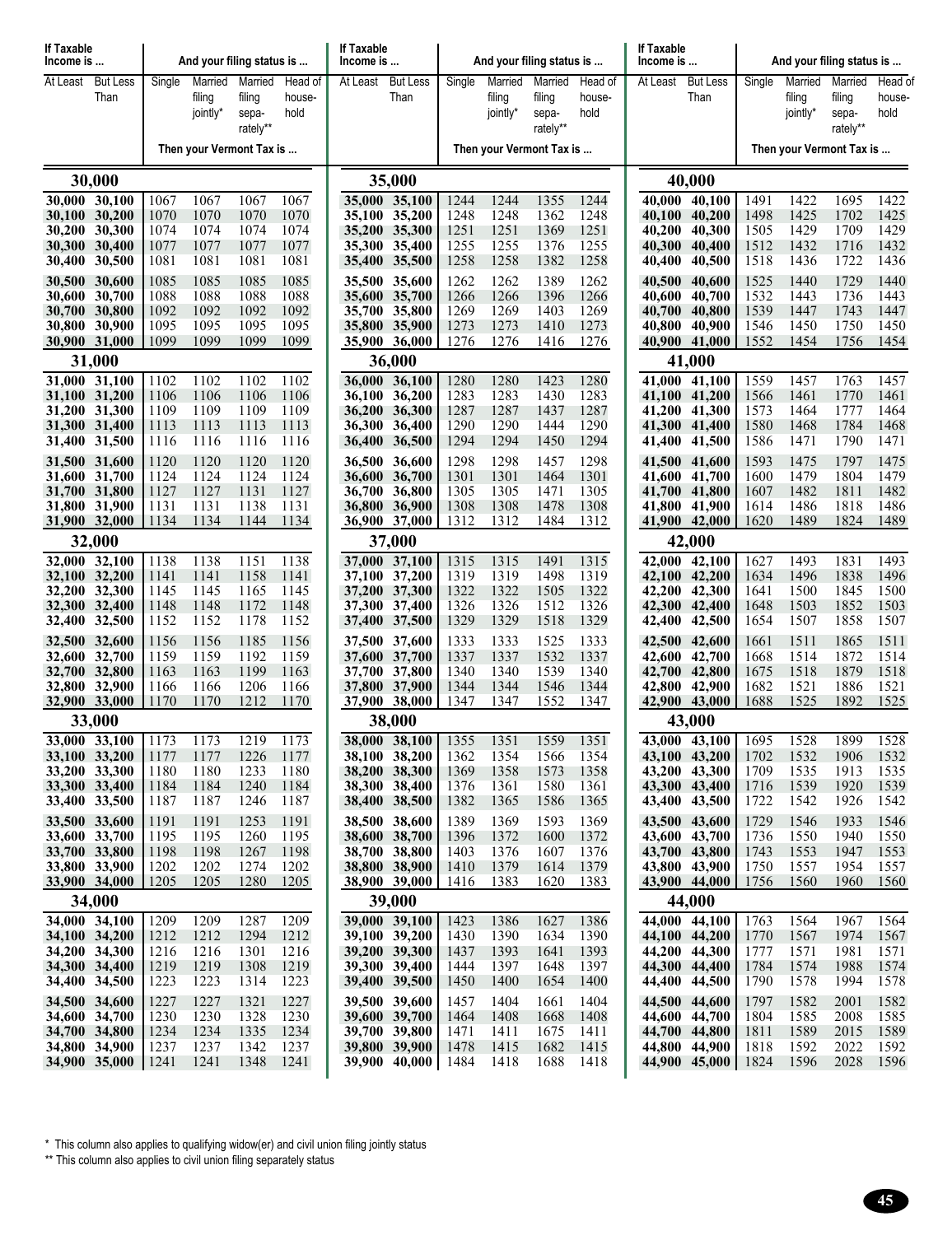| If Taxable<br>Income is        |                                |              |                    | And your filing status is |                   | If Taxable<br>Income is |                                |              |                    | And your filing status is |                   | If Taxable<br>Income is |                                |              |                    | And your filing status is<br>Married<br>filing<br>sepa-<br>rately**<br>Then your Vermont Tax is<br>2715<br>2722<br>2729<br>2736<br>2742<br>2749<br>2756<br>2763<br>2770<br>2776<br>2783<br>2790<br>2797<br>2804<br>2810<br>2817<br>2824 |                |  |  |  |
|--------------------------------|--------------------------------|--------------|--------------------|---------------------------|-------------------|-------------------------|--------------------------------|--------------|--------------------|---------------------------|-------------------|-------------------------|--------------------------------|--------------|--------------------|-----------------------------------------------------------------------------------------------------------------------------------------------------------------------------------------------------------------------------------------|----------------|--|--|--|
| At Least                       | <b>But Less</b><br>Than        | Single       | Married            | Married                   | Head of<br>house- | At Least                | <b>But Less</b><br>Than        | Single       | Married            | Married                   | Head of<br>house- | At Least                | <b>But Less</b><br>Than        | Single       | Married            |                                                                                                                                                                                                                                         | Head of        |  |  |  |
|                                |                                |              | filing<br>jointly* | filing<br>sepa-           | hold              |                         |                                |              | filing<br>jointly* | filing<br>sepa-           | hold              |                         |                                |              | filing<br>jointly* |                                                                                                                                                                                                                                         | house-<br>hold |  |  |  |
|                                |                                |              |                    | rately**                  |                   |                         |                                |              |                    | rately**                  |                   |                         |                                |              |                    |                                                                                                                                                                                                                                         |                |  |  |  |
|                                |                                |              |                    | Then your Vermont Tax is  |                   |                         |                                |              |                    | Then your Vermont Tax is  |                   |                         |                                |              |                    |                                                                                                                                                                                                                                         |                |  |  |  |
|                                | 45,000                         |              |                    |                           |                   |                         | 50,000                         |              |                    |                           |                   | 55,000                  |                                |              |                    |                                                                                                                                                                                                                                         |                |  |  |  |
| 45,000 45,100                  |                                | 1831         | 1599               | 2035                      | 1599              |                         | 50,000 50,100                  | 2171         | 1777               | 2375                      | 1777              |                         | 55,000 55,100                  | 2511         | 1954               |                                                                                                                                                                                                                                         | 2092           |  |  |  |
| 45,200                         | 45,100 45,200<br>45,300        | 1838<br>1845 | 1603<br>1606       | 2042<br>2049              | 1603<br>1606      | 50,200                  | 50,100 50,200<br>50,300        | 2178<br>2185 | 1780<br>1784       | 2382<br>2389              | 1780<br>1784      | 55.100<br>55,200        | 55,200<br>55,300               | 2518<br>2525 | 1958<br>1961       |                                                                                                                                                                                                                                         | 2099<br>2106   |  |  |  |
| 45,300 45,400                  |                                | 1852         | 1610               | 2056                      | 1610              |                         | 50.300 50.400                  | 2192         | 1787               | 2396                      | 1787              |                         | 55,300 55,400                  | 2532         | 1965               |                                                                                                                                                                                                                                         | 2112           |  |  |  |
| 45,400                         | 45,500                         | 1858         | 1613               | 2062                      | 1613              |                         | 50,400 50,500                  | 2198         | 1791               | 2402                      | 1791              | 55,400                  | 55,500                         | 2538         | 1968               |                                                                                                                                                                                                                                         | 2119           |  |  |  |
| 45,500<br>45,600               | 45,600<br>45,700               | 1865<br>1872 | 1617<br>1621       | 2069<br>2076              | 1617<br>1621      | 50,600                  | 50,500 50,600<br>50,700        | 2205<br>2212 | 1795<br>1798       | 2409<br>2416              | 1795<br>1798      | 55,500<br>55,600        | 55,600<br>55,700               | 2545<br>2552 | 1972<br>1976       |                                                                                                                                                                                                                                         | 2126<br>2133   |  |  |  |
|                                | 45,700 45,800                  | 1879         | 1624               | 2083                      | 1624              |                         | 50,700 50,800                  | 2219         | 1802               | 2423                      | 1802              | 55,700                  | 55,800                         | 2559         | 1979               |                                                                                                                                                                                                                                         | 2140           |  |  |  |
| 45,800 45,900                  |                                | 1886         | 1628               | 2090                      | 1628              |                         | 50,800 50,900                  | 2226         | 1805<br>1809       | 2430                      | 1805<br>1813      | 55,800                  | 55,900                         | 2566         | 1983               |                                                                                                                                                                                                                                         | 2146           |  |  |  |
| 45,900 46,000                  | 46,000                         | 1892         | 1631               | 2096                      | 1631              |                         | 50,900 51,000<br>51,000        | 2232         |                    | 2436                      | 55,900            | 56,000<br>56,000        | 2572                           | 1986         |                    | 2153                                                                                                                                                                                                                                    |                |  |  |  |
| 46,000                         | 46.100                         | 1899         | 1635               | 2103                      | 1635              |                         | 51,000 51,100                  | 2239         | 1812               | 2443                      | 1820              |                         | 56,000 56,100                  | 2579         | 1990               |                                                                                                                                                                                                                                         | 2160           |  |  |  |
|                                | 46,100 46,200                  | 1906         | 1638               | 2110                      | 1638              |                         | 51,100 51,200                  | 2246         | 1816               | 2450                      | 1827              | 56,100                  | 56,200                         | 2586         | 1993               |                                                                                                                                                                                                                                         | 2167           |  |  |  |
| 46,200<br>46,300               | 46,300<br>46,400               | 1913<br>1920 | 1642<br>1645       | 2117<br>2124              | 1642<br>1645      |                         | 51,200 51,300<br>51,300 51,400 | 2253<br>2260 | 1819<br>1823       | 2457<br>2464              | 1834<br>1840      | 56,200<br>56,300        | 56,300<br>56,400               | 2593<br>2600 | 1997<br>2000       |                                                                                                                                                                                                                                         | 2174<br>2180   |  |  |  |
| 46,400                         | 46,500                         | 1926         | 1649               | 2130                      | 1649              |                         | 51,400 51,500                  | 2266         | 1826               | 2470                      | 1847              | 56,400                  | 56,500                         | 2606         | 2004               |                                                                                                                                                                                                                                         | 2187           |  |  |  |
| 46,500                         | 46,600                         | 1933         | 1653               | 2137                      | 1653              |                         | 51,500 51,600                  | 2273         | 1830               | 2477                      | 1854              | 56,500                  | 56,600                         | 2613         | 2008               |                                                                                                                                                                                                                                         | 2194           |  |  |  |
| 46,600<br>46,700               | 46,700<br>46,800               | 1940<br>1947 | 1656<br>1660       | 2144<br>2151              | 1656<br>1660      |                         | 51,600 51,700<br>51,700 51,800 | 2280<br>2287 | 1834<br>1837       | 2484<br>2491              | 1861<br>1868      | 56,600<br>56,700        | 56,700<br>56,800               | 2620<br>2627 | 2011<br>2015       | 2831                                                                                                                                                                                                                                    | 2201<br>2208   |  |  |  |
| 46,800                         | 46,900                         | 1954         | 1663               | 2158                      | 1663              |                         | 51,800 51,900                  | 2294         | 1841               | 2498                      | 1874              | 56,800                  | 56,900                         | 2634         | 2018               | 2838                                                                                                                                                                                                                                    | 2214           |  |  |  |
| 46,900 47,000                  |                                | 1960         | 1667               | 2164                      | 1667              |                         | 51,900 52,000                  | 2300         | 1844               | 2504                      | 1881              |                         | 56,900 57,000                  | 2640         | 2022               | 2844                                                                                                                                                                                                                                    | 2221           |  |  |  |
| 47,000                         |                                |              |                    |                           |                   |                         | 52,000                         |              |                    |                           |                   |                         | 57,000                         |              |                    |                                                                                                                                                                                                                                         |                |  |  |  |
| 47,000<br>47,100 47,200        | 47,100                         | 1967<br>1974 | 1670<br>1674       | 2171<br>2178              | 1670<br>1674      |                         | 52,000 52,100<br>52,100 52,200 | 2307<br>2314 | 1848<br>1851       | 2511<br>2518              | 1888<br>1895      |                         | 57,000 57,100<br>57,100 57,200 | 2647<br>2654 | 2025<br>2029       | 2851<br>2858                                                                                                                                                                                                                            | 2228<br>2235   |  |  |  |
| 47,200                         | 47,300                         | 1981         | 1677               | 2185                      | 1677              |                         | 52,200 52,300                  | 2321         | 1855               | 2525                      | 1902              | 57,200                  | 57,300                         | 2661         | 2032               | 2865                                                                                                                                                                                                                                    | 2242           |  |  |  |
| 47,300 47,400                  |                                | 1988         | 1681               | 2192                      | 1681              |                         | 52,300 52,400                  | 2328         | 1858               | 2532                      | 1908              |                         | 57,300 57,400                  | 2668         | 2036               | 2872                                                                                                                                                                                                                                    | 2248           |  |  |  |
| 47,400 47,500                  |                                | 1994         | 1684               | 2198                      | 1684              |                         | 52,400 52,500                  | 2334         | 1862               | 2538                      | 1915              |                         | 57,400 57,500                  | 2674         | 2039               | 2878                                                                                                                                                                                                                                    | 2255           |  |  |  |
| 47,600                         | 47,500 47,600<br>47,700        | 2001<br>2008 | 1688<br>1692       | 2205<br>2212              | 1688<br>1692      |                         | 52,500 52,600<br>52,600 52,700 | 2341<br>2348 | 1866<br>1869       | 2545<br>2552              | 1922<br>1929      | 57,600                  | 57,500 57,600<br>57,700        | 2681<br>2688 | 2043<br>2047       | 2885<br>2892                                                                                                                                                                                                                            | 2262<br>2269   |  |  |  |
| 47,700                         | 47,800                         | 2015         | 1695               | 2219                      | 1695              |                         | 52,700 52,800                  | 2355         | 1873               | 2559                      | 1936              |                         | 57,700 57,800                  | 2695         | 2050               | 2899                                                                                                                                                                                                                                    | 2276           |  |  |  |
| 47,800 47,900<br>47,900 48,000 |                                | 2022<br>2028 | 1699<br>1702       | 2226<br>2232              | 1699<br>1702      |                         | 52,800 52,900<br>52,900 53,000 | 2362<br>2368 | 1876<br>1880       | 2566<br>2572              | 1942<br>1949      |                         | 57,800 57,900<br>57,900 58,000 | 2702<br>2708 | 2054<br>2057       | 2906<br>2912                                                                                                                                                                                                                            | 2282<br>2289   |  |  |  |
|                                | 48,000                         |              |                    |                           |                   |                         | 53,000                         |              |                    |                           |                   | 58,000                  |                                |              |                    |                                                                                                                                                                                                                                         |                |  |  |  |
| 48,000                         | 48,100                         | 2035         | 1706               | 2239                      | 1706              |                         | 53,000 53,100                  | 2375         | 1883               | 2579                      | 1956              |                         | 58,000 58,100                  | 2715         | 2061               | 2919                                                                                                                                                                                                                                    | 2296           |  |  |  |
|                                | 48,100 48,200<br>48,200 48,300 | 2042<br>2049 | 1709<br>1713       | 2246<br>2253              | 1709<br>1713      |                         | 53,100 53,200<br>53,200 53,300 | 2382<br>2389 | 1887<br>1890       | 2586<br>2593              | 1963<br>1970      |                         | 58,100 58,200<br>58,200 58,300 | 2722<br>2729 | 2064<br>2068       | 2926<br>2933                                                                                                                                                                                                                            | 2303<br>2310   |  |  |  |
| 48,300 48,400                  |                                | 2056         | 1716               | 2260                      | 1716              |                         | 53,300 53,400                  | 2396         | 1894               | 2600                      | 1976              |                         | 58,300 58,400                  | 2736         | 2071               | 2940                                                                                                                                                                                                                                    | 2316           |  |  |  |
| 48,400 48,500                  |                                | 2062         | 1720               | 2266                      | 1720              |                         | 53,400 53,500                  | 2402         | 1897               | 2606                      | 1983              |                         | 58,400 58,500                  | 2742         | 2075               | 2946                                                                                                                                                                                                                                    | 2323           |  |  |  |
| 48,500 48,600                  |                                | 2069         | 1724               | 2273                      | 1724              |                         | 53,500 53,600                  | 2409         | 1901               | 2613                      | 1990              |                         | 58,500 58,600                  | 2749         | 2079               | 2953                                                                                                                                                                                                                                    | 2330           |  |  |  |
| 48,700 48,800                  | 48,600 48,700                  | 2076<br>2083 | 1727<br>1731       | 2280<br>2287              | 1727<br>1731      |                         | 53,600 53,700<br>53,700 53,800 | 2416<br>2423 | 1905<br>1908       | 2620<br>2627              | 1997<br>2004      |                         | 58,600 58,700<br>58,700 58,800 | 2756<br>2763 | 2082<br>2086       | 2960<br>2967                                                                                                                                                                                                                            | 2337<br>2344   |  |  |  |
| 48,800 48,900                  |                                | 2090         | 1734               | 2294                      | 1734              |                         | 53,800 53,900                  | 2430         | 1912               | 2634                      | 2010              |                         | 58,800 58,900                  | 2770         | 2089               | 2974                                                                                                                                                                                                                                    | 2350           |  |  |  |
|                                | 48,900 49,000                  | 2096         | 1738               | 2300                      | 1738              |                         | 53,900 54,000                  | 2436         | 1915               | 2640                      | 2017              |                         | 58,900 59,000                  | 2776         | 2093               | 2980                                                                                                                                                                                                                                    | 2357           |  |  |  |
| 49,000<br>49,000 49,100        |                                |              |                    |                           |                   |                         | 54,000<br>54,000 54,100        |              |                    |                           | 2024              |                         | 59,000<br>59,000 59,100        |              |                    | 2987                                                                                                                                                                                                                                    | 2364           |  |  |  |
| 49,100 49,200                  |                                | 2103<br>2110 | 1741<br>1745       | 2307<br>2314              | 1741<br>1745      |                         | 54,100 54,200                  | 2443<br>2450 | 1919<br>1922       | 2647<br>2654              | 2031              |                         | 59,100 59,200                  | 2783<br>2790 | 2096<br>2100       | 2994                                                                                                                                                                                                                                    | 2371           |  |  |  |
| 49,200 49,300                  |                                | 2117         | 1748               | 2321                      | 1748              |                         | 54,200 54,300                  | 2457         | 1926               | 2661                      | 2038              |                         | 59,200 59,300                  | 2797         | 2103               | 3001                                                                                                                                                                                                                                    | 2378           |  |  |  |
| 49,300 49,400<br>49,400 49,500 |                                | 2124<br>2130 | 1752<br>1755       | 2328<br>2334              | 1752<br>1755      |                         | 54,300 54,400<br>54,400 54,500 | 2464<br>2470 | 1929<br>1933       | 2668<br>2674              | 2044<br>2051      |                         | 59,300 59,400<br>59,400 59,500 | 2804<br>2810 | 2107<br>2110       | 3008<br>3014                                                                                                                                                                                                                            | 2384<br>2391   |  |  |  |
| 49,500 49,600                  |                                | 2137         | 1759               | 2341                      | 1759              |                         | 54,500 54,600                  | 2477         | 1937               | 2681                      | 2058              |                         | 59,500 59,600                  | 2817         | 2114               | 3021                                                                                                                                                                                                                                    | 2398           |  |  |  |
|                                | 49,600 49,700                  | 2144         | 1763               | 2348                      | 1763              |                         | 54,600 54,700                  | 2484         | 1940               | 2688                      | 2065              |                         | 59,600 59,700                  | 2824         | 2118               | 3028                                                                                                                                                                                                                                    | 2405           |  |  |  |
| 49,700 49,800<br>49,800 49,900 |                                | 2151         | 1766               | 2355<br>2362              | 1766              |                         | 54,700 54,800<br>54,800 54,900 | 2491<br>2498 | 1944<br>1947       | 2695<br>2702              | 2072<br>2078      |                         | 59,700 59,800<br>59,800 59,900 | 2831<br>2838 | 2121               | 3035<br>3042                                                                                                                                                                                                                            | 2412<br>2418   |  |  |  |
|                                | 49,900 50,000                  | 2158<br>2164 | 1770<br>1773       | 2368                      | 1770<br>1773      |                         | 54,900 55,000                  | 2504         | 1951               | 2708                      | 2085              |                         | $59,900 \quad 60,000$          | 2844         | 2125<br>2128       | 3048                                                                                                                                                                                                                                    | 2425           |  |  |  |
|                                |                                |              |                    |                           |                   |                         |                                |              |                    |                           |                   |                         |                                |              |                    |                                                                                                                                                                                                                                         |                |  |  |  |